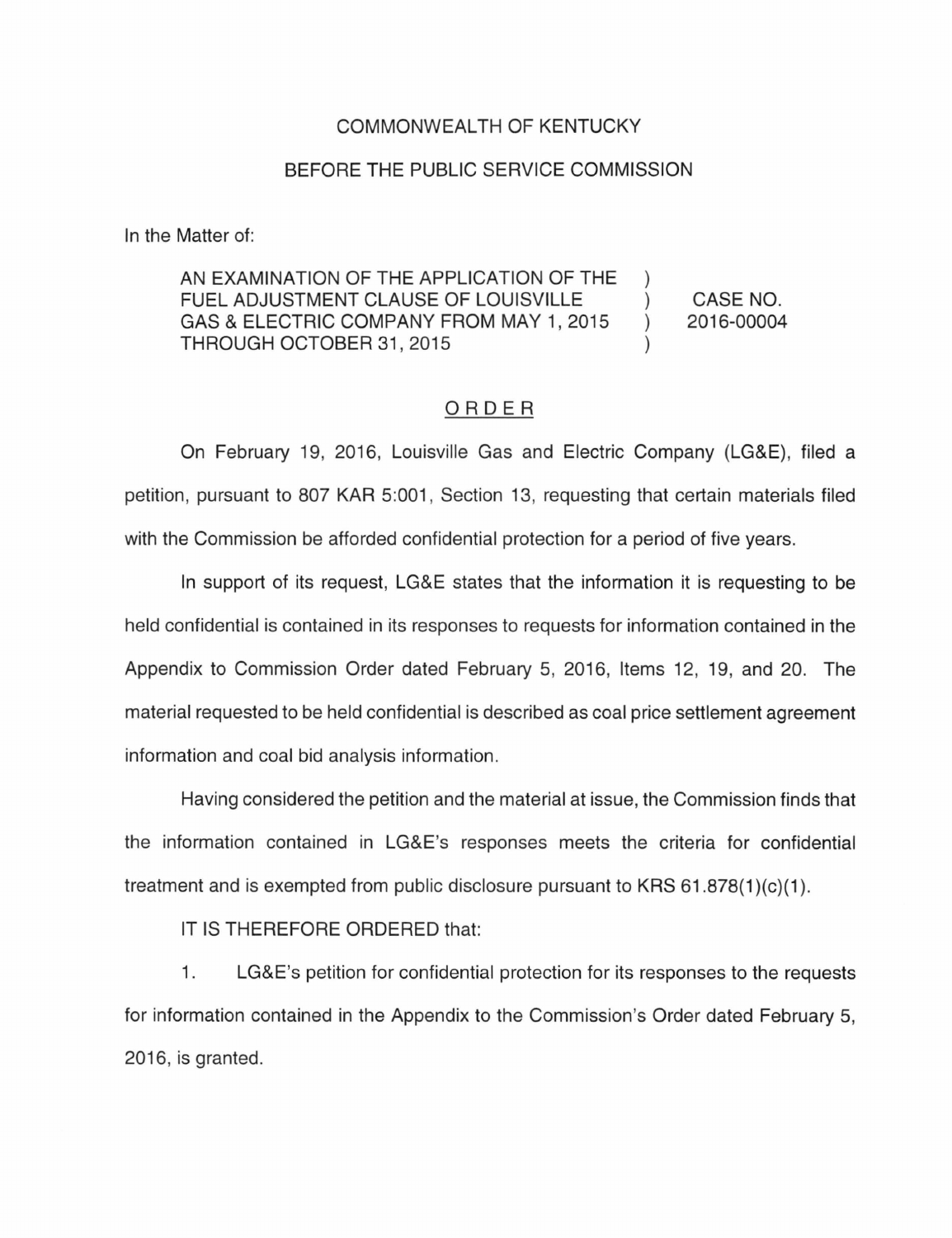2. The materials requested to be held confidential shall not be placed in the public record or made available for public inspection for a period of five years, or until further Orders of this Commission.

3. Use of the material in question in any Commission proceeding shall be in compliance with 807 KAR 5:001, Section 13(9).

4. LG&E shall inform the Commission if the material in question becomes publicly available or no longer qualifies for confidential treatment.

5. If a non-party to this proceeding requests to inspect the material granted confidential treatment by this Order and the period during which the material has been granted confidential treatment has not expired, LG&E shall have 20 days from receipt of written notice of the request to demonstrate that the material still falls within the exclusions from disclosure requirements established in KRS 61.878. If LG&E is unable to make such demonstration, the requested material shall be made available for inspection. Otherwise, the Commission shall deny the request for inspection.

6. The Commission shall not make the requested material available for inspection for 20 days following an Order finding that the material no longer qualifies for confidential treatment in order to allow LG&E to seek a remedy afforded by law.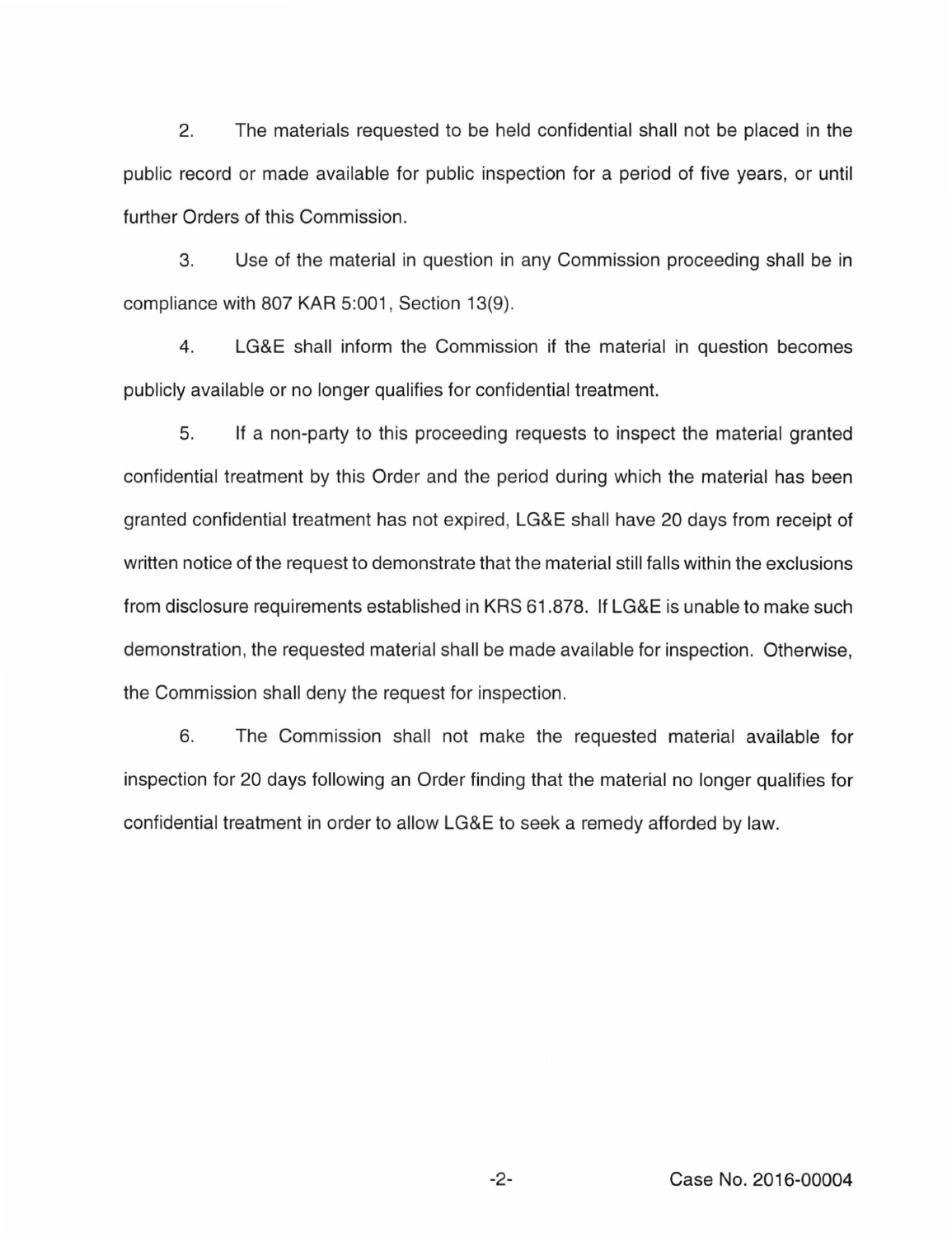By the Commission

ENTERED **JAN 0** 2 2019 KENTUCKY PUBLIC SERVICE COMMISSION

ATTEST: M Pm **TOR Executive Director** 

Case No. 2016-00004